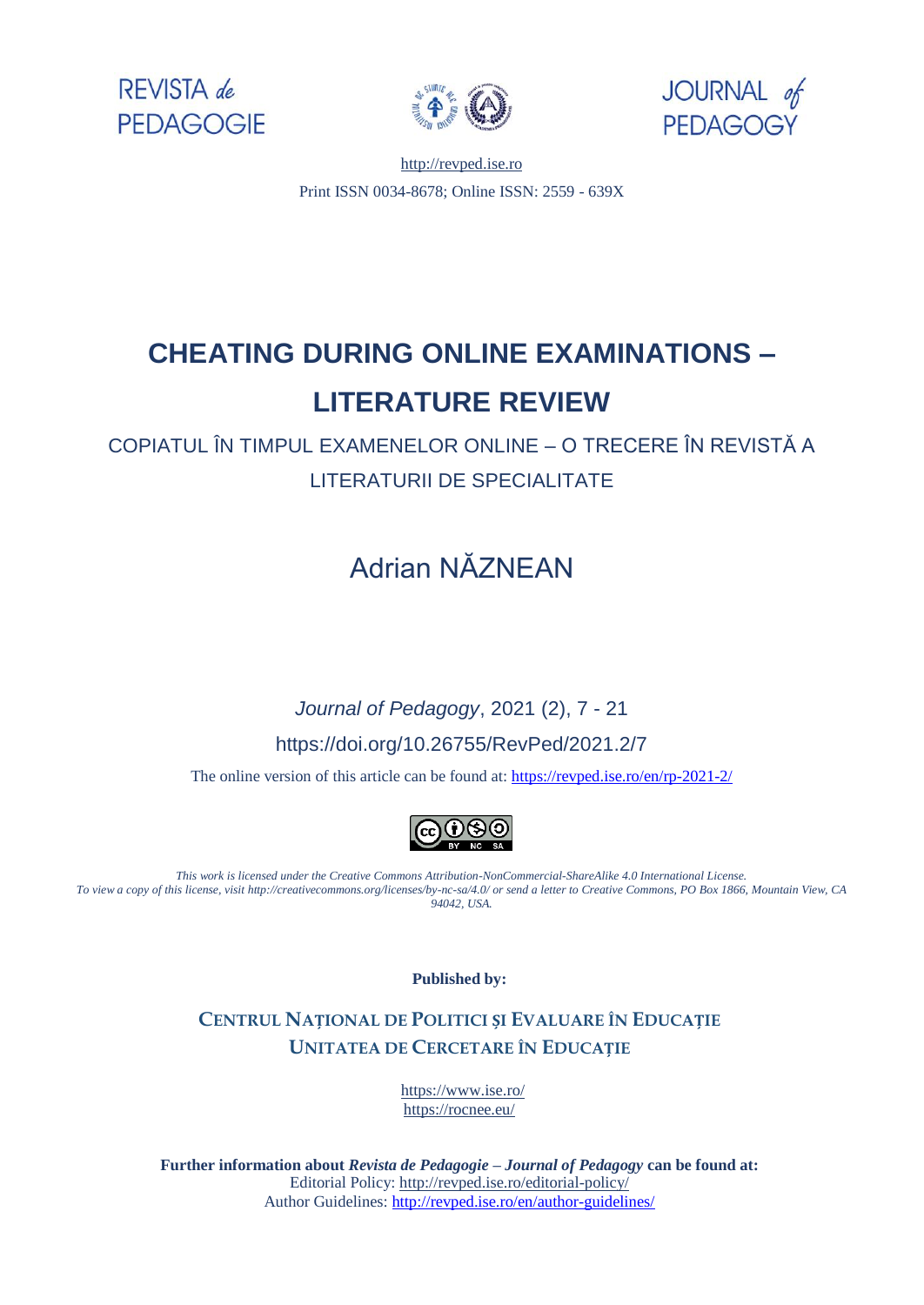*Revista de Pedagogie - Journal of Pedagogy,* 2021 (2), 7 – 21 https://doi.org/10.26755/RevPed/2021.2/7

# **CHEATING DURING ONLINE EXAMINATIONS – LITERATURE REVIEW**

#### Adrian N znean\*

George Emil Palade University of Medicine, Pharmacy, Science, and Technology of Târgu Mure, Petru Maior Faculty of Science and Letters, Târgu Mure, Romania *adrian.naznean@umfst.ro*

#### **Abstract**

The COVID-19 pandemic forced the closure of many human activities. As a result, education quickly shifted from a classroom setting to an online one, challenging educators and students alike. Multiple issues that had barely been known to educators surfaced: technophobia, lack of rules or guidelines regarding online learning, politeness in a virtual environment, limited social interaction, but some of the greatest challenges remain cheating, and academic integrity concerns during online examinations. Technological and software advances can oftentimes identify cases of academic dishonesty. However, with mass education and faculty unpreparedness it is rather problematic to combat and avoid cheating during online assessment. This mixed-methods review based on the limited empirical research on the topic of cheating during online examinations will identify the factors that lead to cheating and will discuss the best ways of combating and avoiding academic dishonesty. assessment. This mixed-methods review based on the limited empirical research on<br>the topic of cheating during online examinations will identify the factors that lead to<br>cheating and will discuss the best ways of combating

learning.

<sup>\*</sup> Lecturer PhD., Science and Letters Department, Petru Maior Faculty of Science and Letters, George Emil Palade University of Medicine, Pharmacy, Science, and Technology of Târgu Mureş, Târgu Mureş, Romania. ORCiD: 0000-0001-9191-6302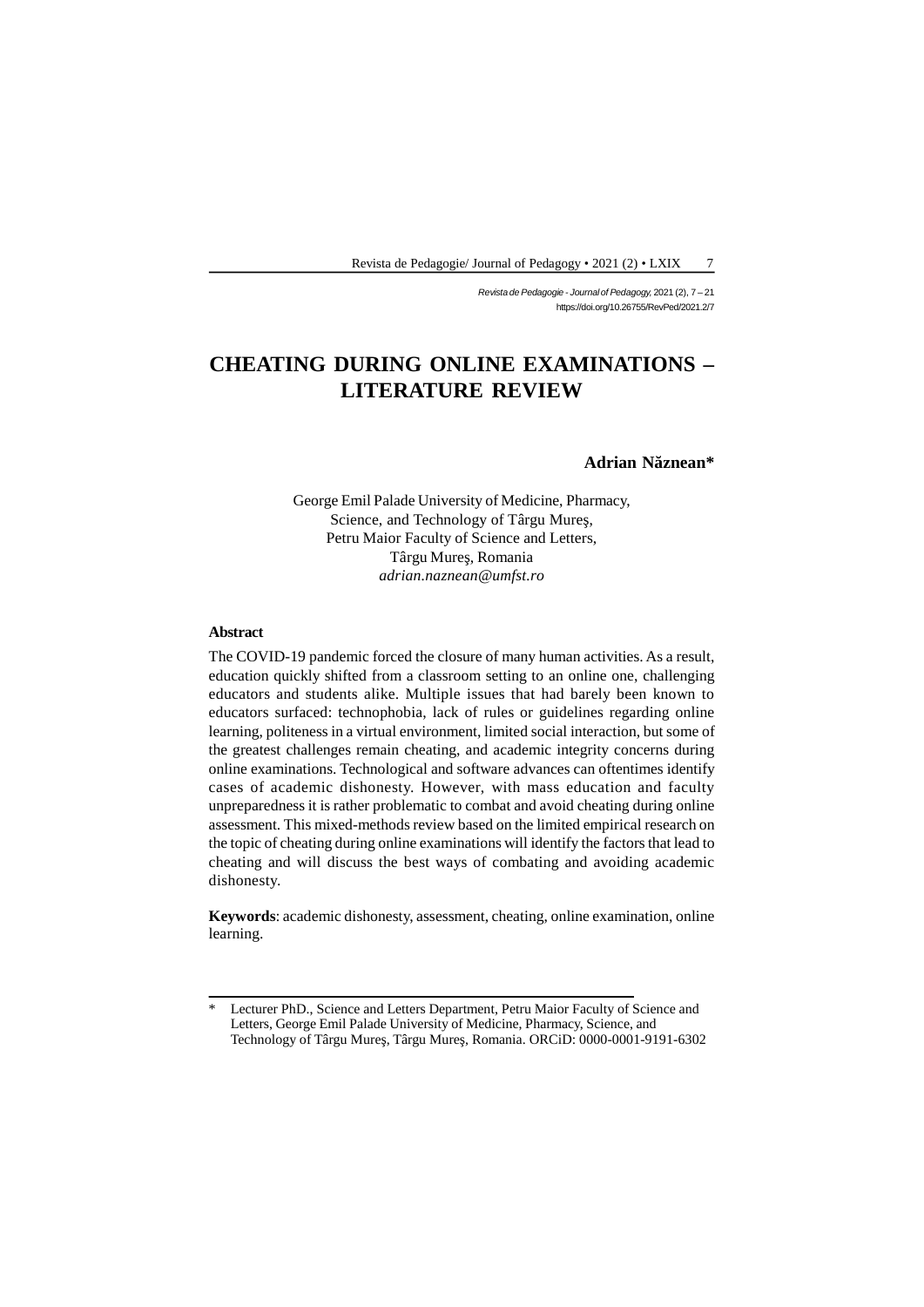#### *Rezumat*

Pandemia COVID-19 a dus la sistarea multor activit *i umane. Drept urmare*, *procesul educativ a fost transferat din sala de clasă într-un mediul virtual, impunând numeroase provoc ri atât pentru profesori, cât i pentru educabili. Exist multe probleme care, pân* în acest moment, nu au fost cunoscute de cadrele didactice: *tehnofobia, lipsa regulilor sau ghidurilor privind înv area online, polite ea în mediul virtual, interac iunea social limitat, îns una dintre cele mai mari provocări este copiatul, o problemă de integritate academică, în timpul examenelor online. Progresele tehnologice i aplica iile software pot identifica adesea cazurile* de fraud academico. Cu toate acestea, din cauza educa *iei în mas* i lipsei de *pregătire a cadrelor didactice, combaterea şi prevenirea copiatului în timpul evaluării online este problematică. Această analiză critică limitată a literaturii bazată pe cercetarea empirică despre tema fraudei în timpul examenelor online va identifica factorii care duc la fraud*ă *i va discuta cele mai bune modalit i de*  $combatere$  *i evitare a fraudei academice.* 

*Cuvinte-cheie: copiere, evaluare, examinare online, fraud academic, înv are online.*

## **Introduction**

Although the origin of the proverb *one man's meat is another man's poison* is unknown, it is attributed to the Roman poet and philosopher Titus Lucretius Carus who was the first to record it in the first century BC. Starting from this proverb, it can be inferred that dishonesty, transgression, or cheating, the focus of our paper, is regarded differently across cultures. Smith (2012) states that there are four main ethical theories which influence ethical perspectives in online classrooms. Whether we regard things from the point of view of subjectivism, cultural relativism, utilitarianism, or Kantian ethics, the dichotomy between right and wrong will always exist. As such, bringing it closer to the topic of our paper, what one student may perceive as dishonesty, another one might simply consider it honest behaviour, as we will prove in the forthcoming sections.

On the other hand, the reasons why students resort to cheating are various. Wenzel and Reinhard (2020) mention test anxiety, social anxiety, stress, parental pressure, to name just a few, the main underlying reasons being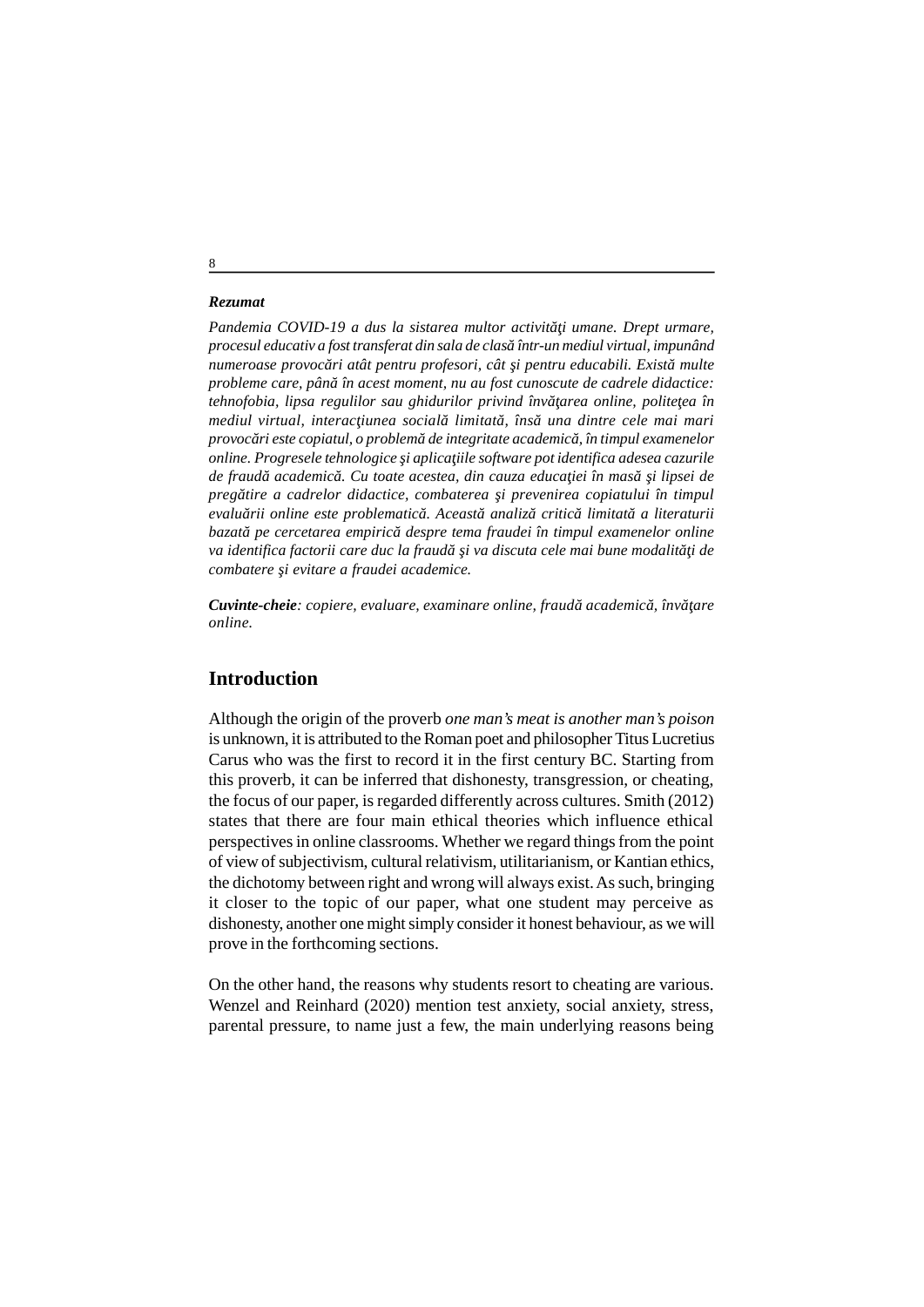tests and difficult learning tasks. The authors refer to the rational choice theory and the strain theory according to which students decide whether to cheat or avoid academic dishonesty. Students also cheat in order to get higher marks so as to preserve scholarships or with a view to future internships, employment, etc. They find that the internet is easy to use for cheating and plagiarism, and there is lack of serious consequences if cheating is discovered (Mellar et al., 2018).

In the view of teachers, who are aware of the fact that cheating during online examinations is frequent (Ebohon et al., 2021), there are other reasons why students turn to cheating: not knowing what cheating and plagiarism are, parents' expectations, some students may be employed and have little time to study, the frequency of assessments and the workload that they carry, course content is not presented in an attractive way (Mellar et al., 2018), to name a few.

Ensuring academic integrity has been a challenge ever since the introduction of online teaching and assessment (Farland & Childs-Kean, 2021) and is currently under investigation in many higher education institutions worldwide.

# **1. Cheating in general**

#### 1.1. Cheating in written exams

There are many factors that lead to cheating. Personality traits, consciousness, emotional episodes are simply some. While few people would presume that gender influences cheating, there is evidence that different genders have different motivations to cheat (Krou et al., 2021). However, prior to any further comments regarding cheating, we will rely on the definition of Bucciol et al. (2020), namely, "breaking the rules of conduct during a written examination". The meta-analytical approach of Krou et al. (2021) investigated whether gender moderates the relationship between motivation and cheating. The authors found that men cheated more often and had more positive attitudes towards cheating than women.

A study by Mellar et al. (2018) conducted in two universities, one in Bulgaria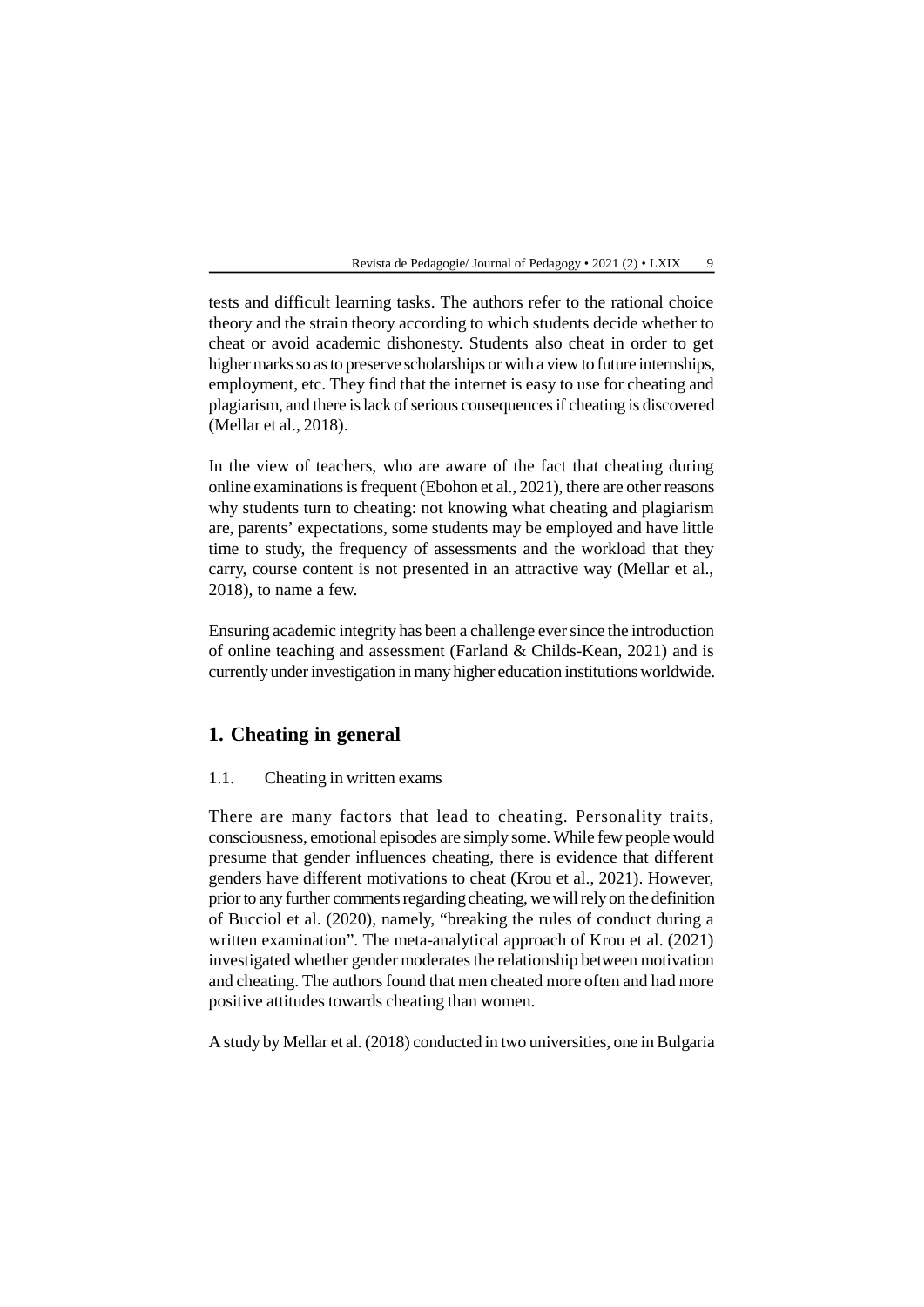and one in Turkey, analysed the various ways students used for cheating both in examination rooms and in a virtual environment. The authors identified the following methods of cheating in examination rooms: impersonation, copying work from another student, receiving hints from other students, copying from materials, submitting text written prior to the examination, using a communication device to receive help from outside the examination room, giving an excuse in order to temporarily leave the room, plagiarism, and ghost writing. Additional ways of cheating reported by the authors included planting information in the room prior to the examination, using invisible ink, as well as translations from other languages.

Plagiarism, a huge problem in the academic world, implies copying parts of a work without acknowledging the source. Fabrication might frequently accompany plagiarism, that is, falsifying or modifying data and/ or information. Plagiarism, which is more common for take-home examinations, assignments, and homework, and which is the most common form of academic dishonesty among college students (Ampuni et al., 2020), occurs because students need to meet various deadlines and are pressed for time (Kang & Zhang, 2020). Plagiarism may stretch as far as to the selling of theses (Ampuni et al., 2020). However, various disciplines may have richer sources at risk for plagiarism. Plagiarism may be widely used for essay or thesis writing in humanities and social sciences, whereas it may facilitate the fabrication of information and data in science, technology, engineering, and mathematics (Bucciol et al., 2020). Plagiarism may not only be a cultural perception, but it may also differ across academic disciplines (Denney et al., 2021).

Moreover, other reasons for cheating could be added to our list: students may have a different perception related to cheating, they may fail to understand the rules, they may find the topic too challenging and difficult (Turner & Uludag, 2013).

According to certain authors, cheating in written examinations takes on various forms (Chirumamilla et al., 2020; Wenzel & Reinhard, 2020):

- cheat sheets, forbidden aids;
- copying answers in tests;
- inappropriate collaboration: peer collaboration, student-staff collaboration;
- outside assistance: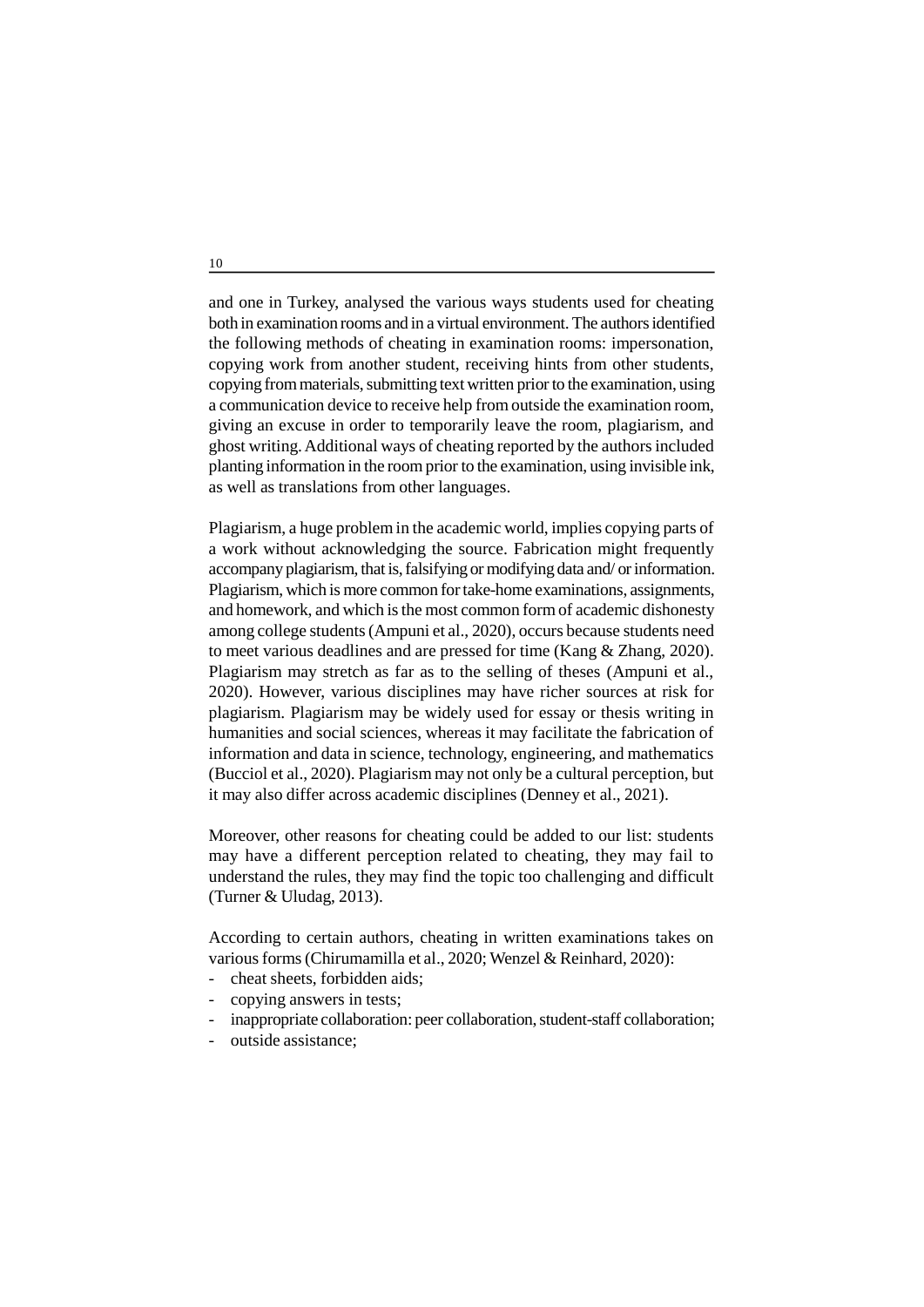- peeking at the answers of other candidates;
- impersonation.

Cheat sheets are answers, possible solutions, paragraphs, essays written before the examination by students to be introduced into the examination room. They might be rather difficult to spot especially when a student's desk is full of other papers (Chirumamilla et al., 2020), but fairly easy to take into the examination room if they are hidden in books, folders, in clothes, or under wrist watches (Bawarith et al., 2017). Cheat sheets are a way of premeditated cheating (Daffin Jr. & Jones, 2018).

A survey conducted in Australia and the UK by Awdry and Newton (2019) pointed out the fact that students turn to ghost writing, that is, an assignment carried out by someone else or purchased from a website (Mellar et al., 2018), for various reasons: higher education has become transactional, students go to universities to earn a degree, it is difficult to verify the authorship, namely the fact that an essay was purchased rather than written by the student, and also because there is little personalisation of the writing tasks set by the teachers.

### 1.2. Online cheating prior to COVID-19

Teachers are inclined to think that students cheat in online examinations because it does not imply much difficulty, on the other hand, students report that they turn to cheating because they face various learning difficulties (Amzalag et al., 2021).

Conducting assessments online has various advantages, such as lowering costs, several multimedia assessment tools, faster grading of the tests (Vazquez et al., 2021). Student authentication has been in use in the case of online proctored examinations for a few years now and was introduced with the advent of MOOCs (Massive Open Online Courses) and remote education (Atoum et al., 2017). However, it may be of different types. Apart from simple authentication, namely, using a password or answering some security questions, developments in computer science and technology allow biometric authentication as well. Such systems range from the simplest to the most complex ones which include user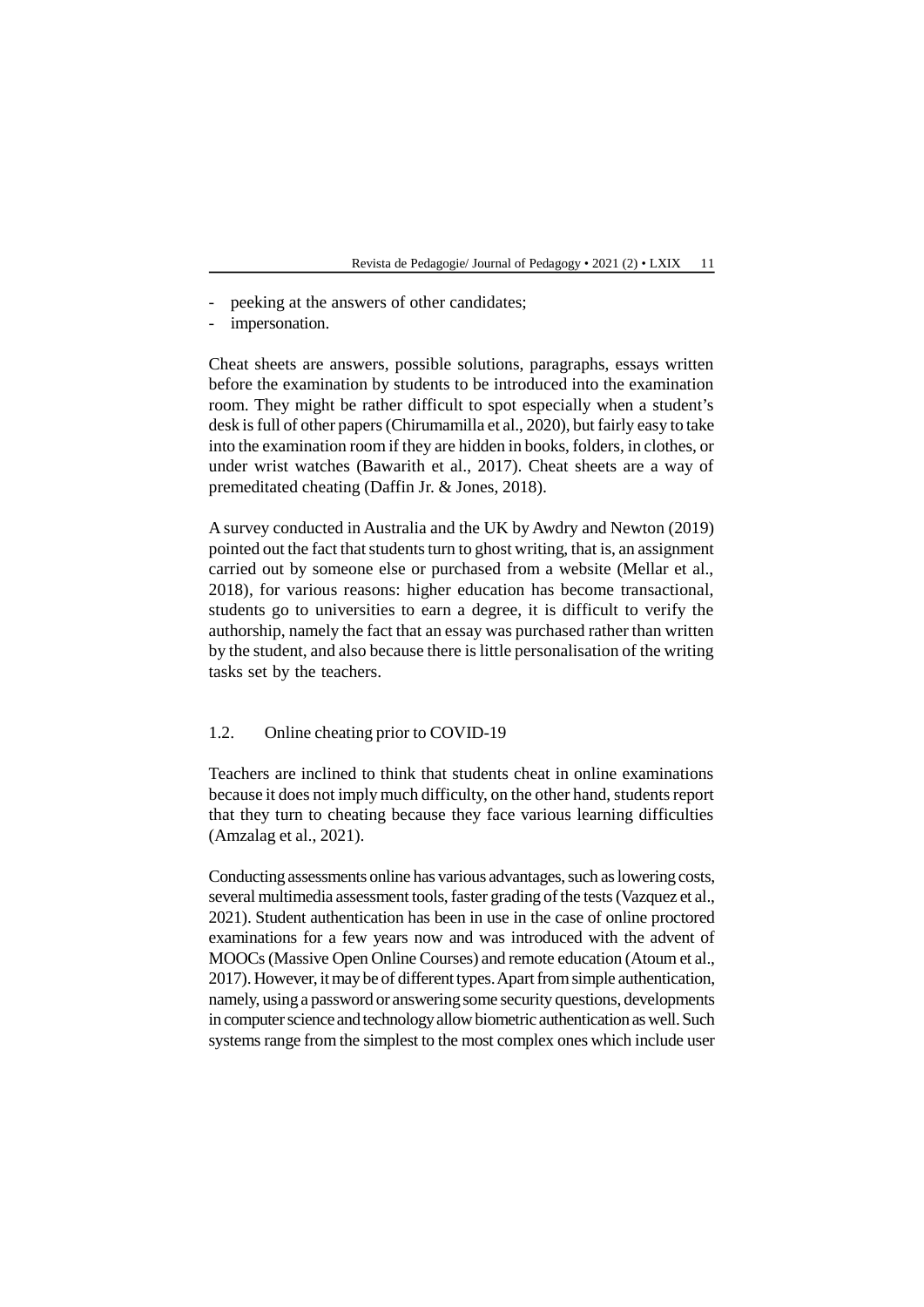authentication, movement, sound, and keystroke monitoring (Butler-Henderson & Crawford, 2020), face and voice recognition (Nigam et al., 2021). While the contribution of technology has become essential, the use of it is not the only or most important preventative measure (Mellar et al., 2018).

Mellar et al. (2018) list the five following ways of cheating during online examinations including the submission of assignments: impersonation, communication, copying from materials on electronic devices, plagiarism, and ghost writing. The survey by Chirumamilla, et al. (2020) considered six cheating practices: impersonation, forbidden aids, peeking, peer collaboration, outside assistance, and student-staff collusion in an on-campus controlled setting. Their analysis, conducted in Norway and involving 212 students and 162 teachers, found that only 3% of students admitted to cheating with the most frequent practices being forbidden aids, peeking, and peer collaboration during on-campus examinations. Moreover, cheating on e-examinations was simpler when students were allowed to bring their own devices. The study also found that peeking was easier in e-examinations than paper-based ones. Another cheating scenario that should not be ignored is that which occurs in asynchronous examinations. Live proctoring in such cases is highly unlikely to be implemented because of the necessity to keep the test open for extended periods of time (Sullivan, 2016) as is the case of MOOCs or LMSs (Learning Management System).

#### 1.3. Online cheating during COVID-19

Online examination can take various forms that do not have to replicate inclass testing (Linden & Gonzalez, 2021). LMSs may have been the most widely used ones prior to the 2019 global pandemic because they can facilitate online formative assessment (Ngqondi et al., 2021). The occurrences of cheating that may arise are sometimes difficult to identify. Apart from the reasons listed above, personal traits, consciousness, age, etc., cheating is also influenced by other characteristics such as gender or nationality. A study by Amzalag et al. (2021) found that younger students and Arab ones cheat more in online examinations. From a statistical point of view, it was found that female players cheated less in online chess competitions during the coronavirus pandemic (Bilen & Matros, 2021).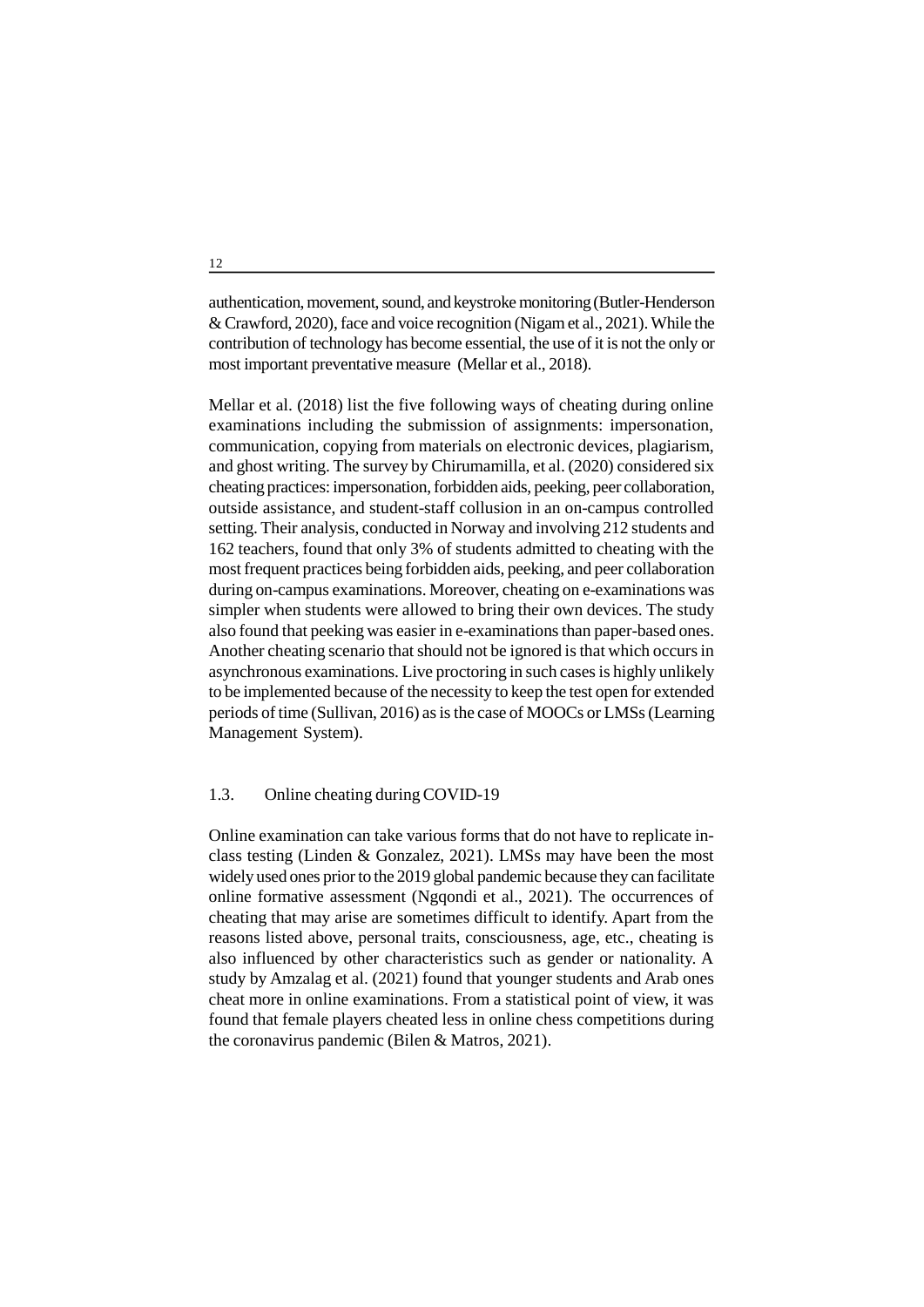Based on previous research conducted in the field (Amzalag et al., 2021), the authors also identified the three reasons for academic dishonesty in the case of students which can be summarised into: purpose, ability, and costs. Their study categorised the reasons why students cheated during COVID-19 examinations into:

- unwillingness to fail;
- dissatisfaction with the lecturers;
- the benefits of dishonest behaviour which surpass the risks of being caught.

Students are more likely to resort to cheating when the tasks they need to complete are difficult and when these are graded, whereas anxiety levels do not rise when assignments are ungraded (Farland & Childs-Kean, 2021).

The study by Lancaster and Cotarlan (2021) proved that the growth of a market leading file sharing website coincided with the COVID-19 pandemic. File sharing can occur on various websites as free to download assignments, course materials, notes, essays, answers, these services may also be charged or based on exchanges, i.e., the user has to upload a file in order to be able to download another one. Such services are usually cheap and quick and are even legal in certain countries (Awdry & Newton, 2019). The reasons why students use such essay mills fall under three main categories, which, however, may not be applicable to all geographical regions: dissatisfaction with the teaching and learning environment, the student's language spoken at home, and the multitude of opportunities to cheat (Awdry & Newton, 2019).

# **2. Proctoring**

Test and examination anxiety, as a result of cognitive burden, significantly encourages academic dishonesty of students (Sullivan, 2016). The Reedy et al. study found that both students and staff perceived that lack of supervision is the main factor that provides students with the opportunity to cheat (Reedy et al., 2021). Conducting a randomised control trial, Vazquez et al. (2021) recorded 11% higher scores in the results of students who took an unproctored examination. Moreover, the Vazquez study also emphasised the fact that differences in the results of proctored and non-proctored examinations were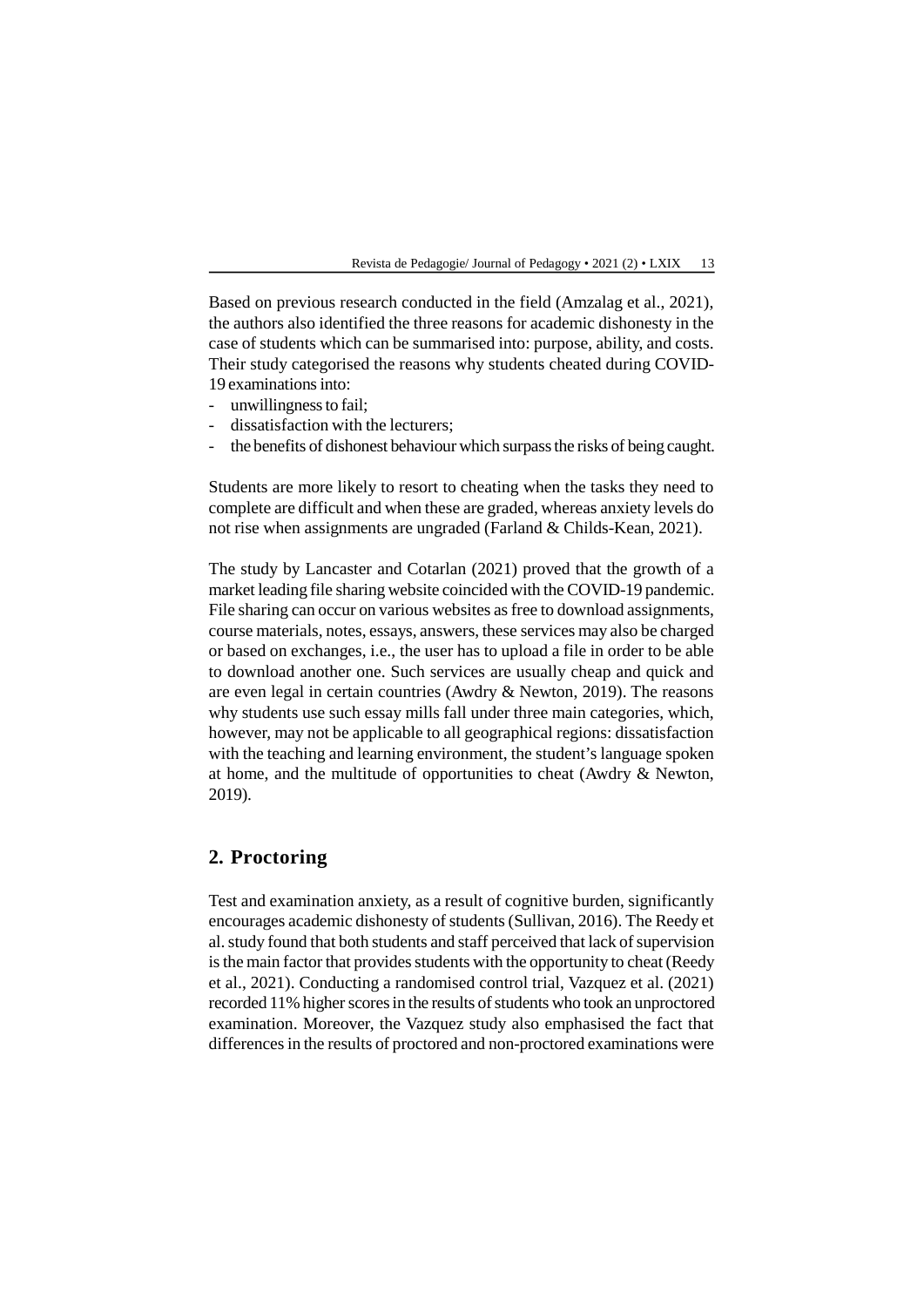smaller when web-based proctoring tools were used versus in-class live proctoring.

According to Nigam et al. (2021), there are three types of online proctoring systems: live, recorded, and automated. Live proctoring, also termed remote proctoring (Linden & Gonzalez, 2021) happens in real time and it requires a human proctor who is digitally competent. Recorded proctoring, as the name suggests, records the activity of the exam taker, eye movement, object and face detection, whereas automated proctoring implies that the system is able to detect fraud based on different algorithms and technologies.

Various types of digital proctoring systems have already been developed. Such systems rely on the access to the exam taker's web camera and microphone (Nigam et al., 2021). Their development, however, has to consider multiple operating systems as students, generically termed exam takers, may be using an Android, an iOS, or a Windows device. Artificial Intelligence Based Proctoring Systems (AIPS) can be implemented in different types of distance education including MOOCs in order to prevent academic fraud. Such a system delivers the test in a secure browser in order to prevent the student from using other computer resources. It monitors keyboard activity, keystroke dynamics, screen sharing, and, with the aid of the webcam and microphone, the system can detect suspicious student behavior and can bring the image of that particular student to the forefront of a human proctor's screen. Such a system can be cost effective since one human proctor can supervise the activity of many students.

Nevertheless, one important feature in the use of AIPS is the privacy of the students, since their microphones and cameras can be accessed by the system, it could store sensitive data which can be against data protection regulations in various countries. As such, there may be geographical regions in which the implementation of such a system would lead to breaching of the law.

## **3. Threats, difficulties, disadvantages of online examinations**

However, distance learning and assessment are not void of disadvantages and threats. Probably one of the greatest impediments that can occur is the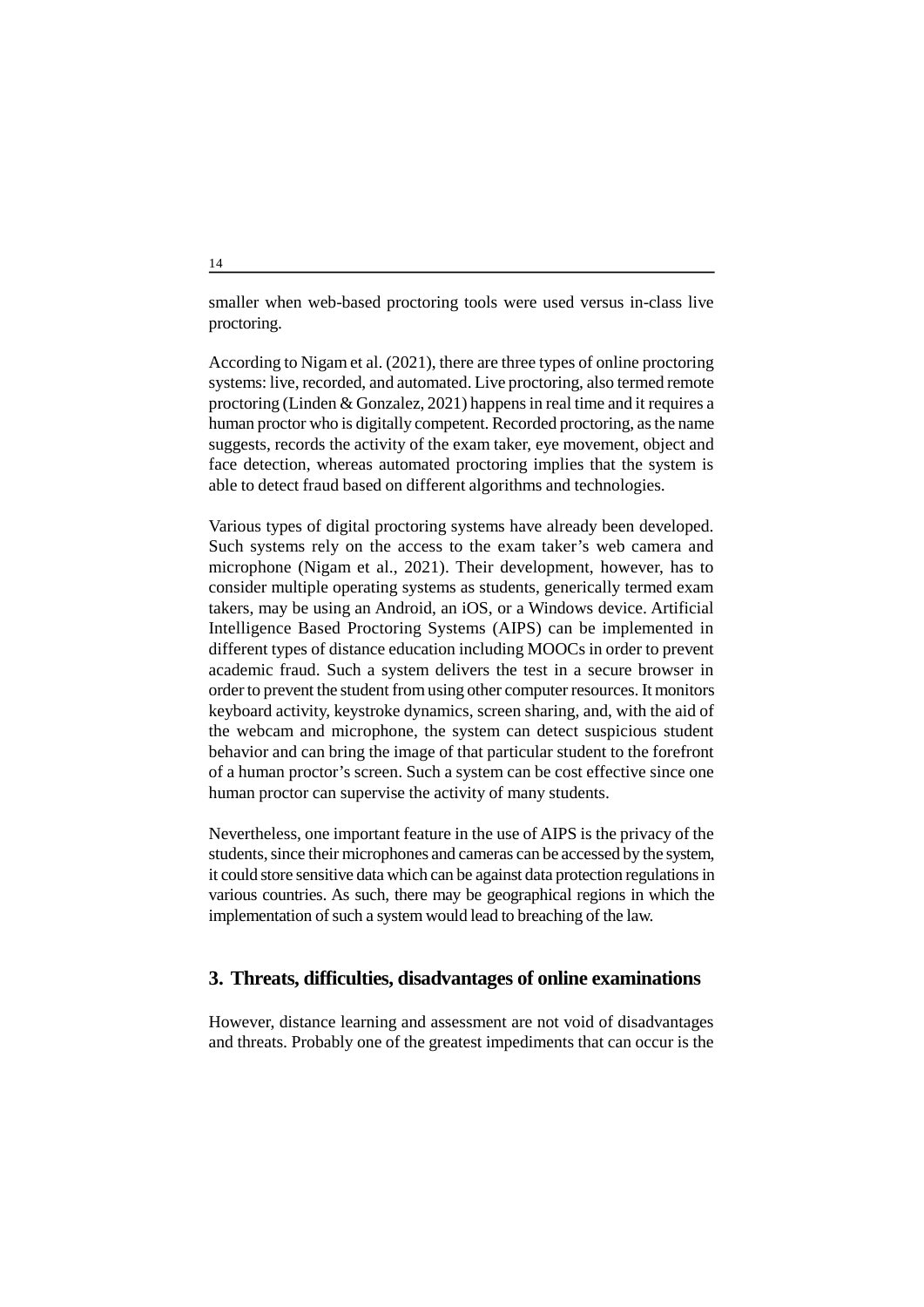limited access to a broadband internet connection (Pregowska et al., 2021). Students may find themselves under the burden of stress and anxiety during proctored online examinations (Linden & Gonzalez, 2021) which leads them to refrain from typing too much, scrolling extensively. A sense of fatigue may arise after having spent months in online education (Pregowska et al., 2021) and, as a result, they may perform poorly in assessments and examinations. The online testing environment negatively affects student performance due to ambient distractions, student discomfort, technical issues, or the impossibility to ask for clarifications if some questions are ambiguous (Fask et al., 2014).

It should not be ignored that teachers may be unfamiliar or inexperienced in online teaching and assessment methods (Ebohon et al., 2021) which can lead to improperly formulated questions or tasks.

It has to be acknowledged that the global pandemic which occurred early in 2020 has had, and with the current  $4<sup>th</sup>$  wave (as of September 2021), still has serious consequences on the lives of millions of students. A student does not always turn to cheating as a sign of academic dishonesty, but, as previously mentioned, they may be faced with a plethora of problems in their daily lives. The COVID-19 pandemic, which has already made millions of victims, has left families shattered by financial burdens, unemployment, health sequalae, to name just a few. As such, some cases of cheating should be viewed and quantified and qualified through a lens of compassionate perception which should serve as extenuating circumstances. These vulnerable students should be exempt from certain penalties (Amigud & Pell, 2020) in order to restore and improve their potential of academic behaviour.

## **4. Ways of avoiding cheating**

While certain types of assessment may be more effective in an online setting, from the point of view of instant grading, not all of them are suitable if the aim is to prevent students from cheating. Multiple choice questions (MCQs) are fairly easy to be answered (Ebohon et al., 2021), thus, avoiding them is a good measure in preventing cheating during online assessments and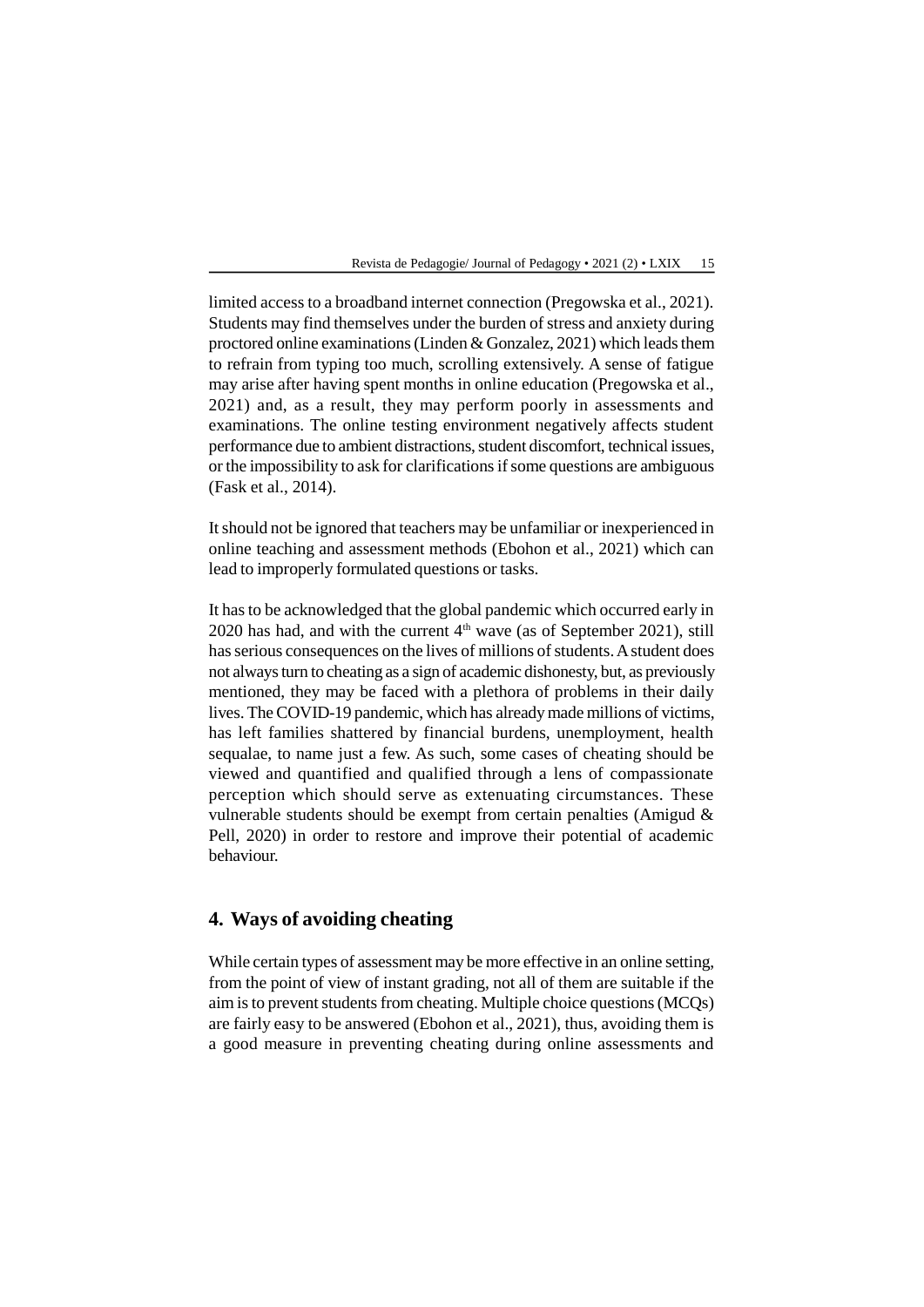examinations. However, LMSs allow the randomisation of questions so that the order in which they are displayed to any two exam takers is different. Randomisation and shuffling can be used for MCQs not only to change the order of the questions, but also to change the order of the choices. Although MCQs are associated with a higher likelihood of cheating, randomisation can, however, be used to discourage it (Arnold, 2016). Some LMSs can also generate various types of reports which can enable the measurement of the likelihood of cheating (Chirumamilla et al., 2020). On the other hand, MCQs may not always be conclusive and reflect a greater depth of learning (Darling-Aduana, 2021) and if the teacher uses the same question bank, the students may run the risk of not understanding the study material as they will only memorise the answers to the questions (Golden & Kohlbeck, 2020). Whenever relying on question banks, teachers should periodically revise and rephrase the answers in order to prevent instances of cheating (Golden & Kohlbeck, 2020).

Other methods can be employed such as: essays, reports, oral assessments, short answers. Evaluators can devise tests with timed questions so that exam takers do not have the chance to find answers in course materials, on the internet, course notes, etc. (Reedy et al., 2021).

According to Wenzel and Reinhard (2020), taking learning tests after having completed some study materials, but before a final examination has its benefits, however, learning tests can increase levels of anxiety and can be acute stressors. As such, their use should be limited and adapted to the realities and particularities of the course and course participants in line with learning outcomes.

Apart from making assessments more personalised and reflective, teachers can also turn to oral examinations in order to reduce contract cheating. There are other approaches as well to combat occurrences of contract cheating, such as legislation (Butler-Henderson & Crawford, 2020), which, however, may not apply to all countries.

MOOC providers nowadays, such as Coursera or edX (Indi et al., 2021), Udemy or Future Learn, allow access to a test only after the user has read the terms of it, and selected the *agree* option. Implementing honour codes may not have the same results in all universities (Ampuni et al., 2020).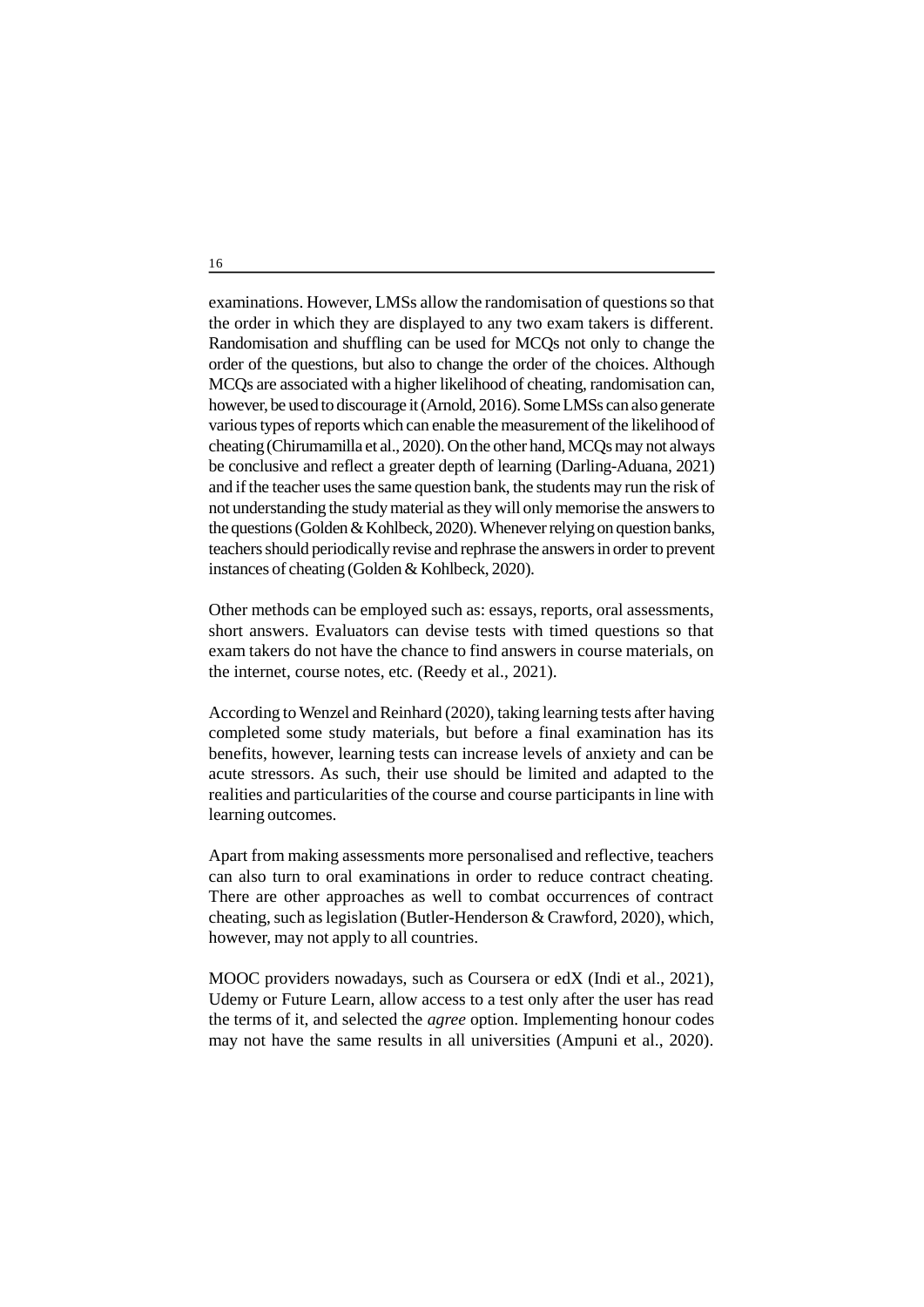However, to lower cheating levels, such codes have to explain why cheating is detrimental not only for the student, the peers, but also for the society (Bucciol et al., 2020). To have effective results, students should be reminded about honour codes prior to an examination. On the other hand, honour codes may be more effective in face-to-face examinations (Fontaine et al., 2020) than virtual ones.

Abuhammad (2020) hypothesises that the current pandemic period will result in the introduction of new laws, regulations, and solutions regarding education. One solution that might reduce plagiarism and cheating is the training and preparation of both students and their parents for online learning.

Academic integrity plays a crucial role in shaping an individual in terms of profession, society, family, ethical values and principles. As a conclusion of the Amzalag study (2021), the authors recommend instructing students on various ethical principles, encouraging discussions between faculty and students, rebuilding trust via meetings and dialogues.

Another means that would discourage the use of contract cheating services and plagiarism is the use of a plagiarism detection software. Written assignments can be scanned with the aid of such software applications (Beck, 2014) or even web-based ones. Moreover, plagiarism software detectors can also be used to check the understanding of the learned material of students following their submission of a written task (Bdair, 2021).

# **Conclusion**

As this literature review highlights, cheating in examinations is a frequent occurrence, especially in regard to online ones. From a pedagogical point of view, restoring a healthy academic conduct is the desideratum of future education, whether in a face-to-face or in a virtual environment. Mitigation, dialogue, sometimes even punishment may be a preventative measure to discourage future episodes of cheating and to forestall such behaviour of becoming second nature and to poison the social and professional life of the individual. One key feature of any teacher should be the ability to balance recovery and punishment, but we should also bear in mind that each case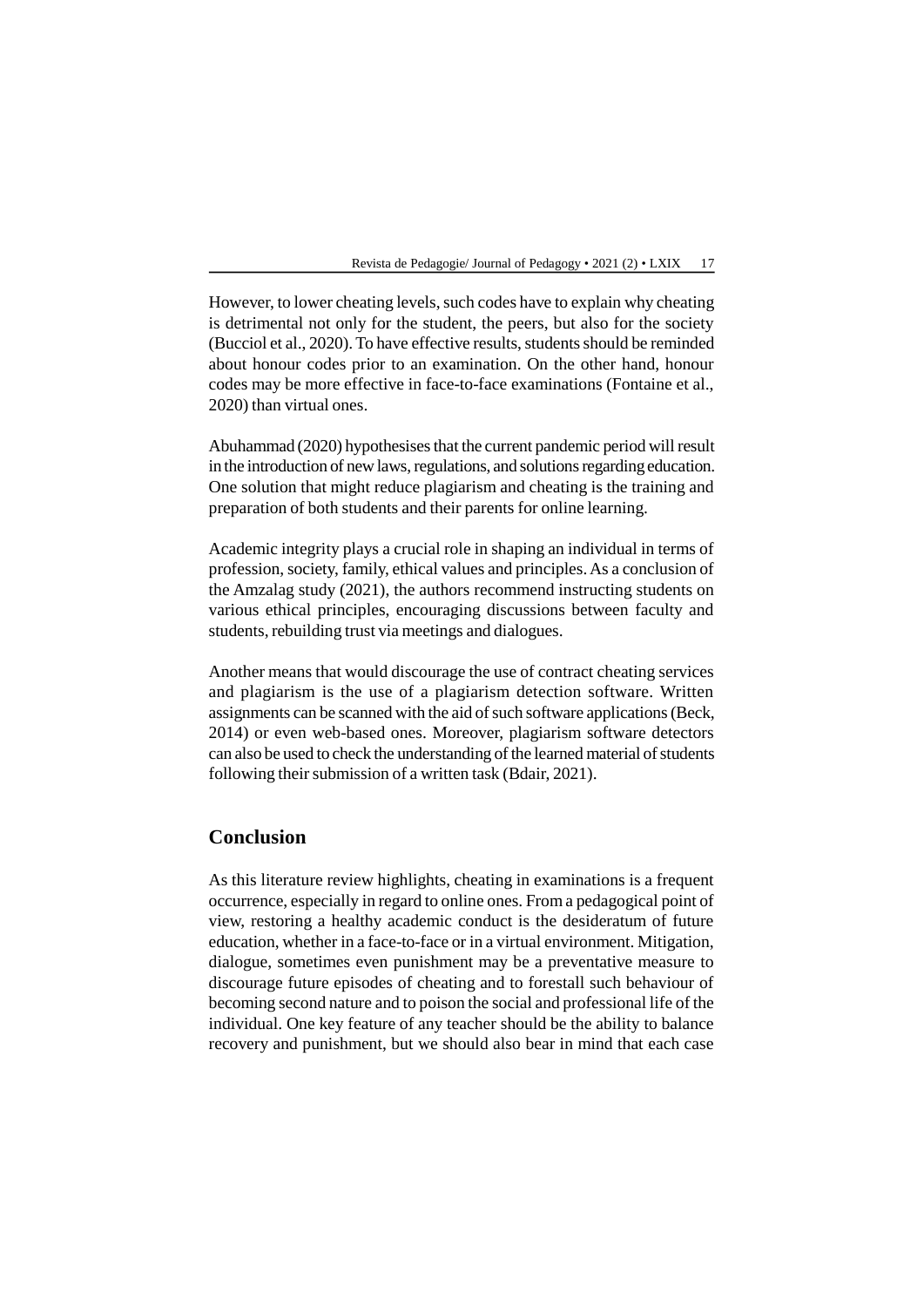may have distinct underlying reasons which can explain why the student acted that particular way.

# **References**

- Abuhammad, S. (2020). Barriers to distance learning during the COVID-19 outbreak: A qualitative review from parents' perspective. *Heliyon*, *6*(11), 1-5. https://doi.org/10.1016/j.heliyon.2020.e05482
- Amigud, A., & Pell, D.J. (2020). When academic integrity rules should not apply: A survey of academic staff. *Assessment & Evaluation in Higher Education*, *46*(6), 928-942. https://doi.org/10.1080/02602938.2020.1826900
- Ampuni, S., Kautsari, N., Maharani, M., Kuswardani, S., & Buwono, S.B.S. (2020). Academic Dishonesty in Indonesian College Students: An Investigation from a Moral Psychology Perspective. *Journal of Academic Ethics*, *18*, 395-417. https://doi.org/10.1007/s10805-019-09352-2
- Amzalag, M., Shapira, N., & Dolev, N. (2021). Two Sides of the Coin: Lack of Academic Integrity in Exams During the Corona Pandemic, Students' and Lecturers' Perceptions. *Journal of Academic Ethics*. https://doi.org/10.1007/s10805-021-09413-5
- Arnold, I.J.M. (2016). Cheating at online formative tests: Does it pay off? *The Internet and Higher Education*, *29*, 98-106. https://doi.org/10.1016/j.iheduc.2016.02.001
- Atoum, Y., Chen, L., Liu, A.X., Hsu, S.D.H., & Liu, X. (2017). Automated Online Exam Proctoring. *IEEE Transactions on Multimedia*, *19*(7), 1609-1624. https:// doi.org/10.1109/TMM.2017.2656064
- Awdry, R., & Newton, P.M. (2019). Staff views on commercial contract cheating in higher education: A survey study in Australia and the UK. *Higher Education*, *78*(4), 593-610. https://doi.org/10.1007/s10734-019-00360-0
- Bawarith, R., Basuhail, A., Fattouh, A., & Gamalel-Din, S. (2017). E-exam Cheating Detection System. *International Journal of Advanced Computer Science and Applications*, *8*(4). https://doi.org/10.14569/IJACSA.2017.080425
- Bdair, I.A. (2021). Nursing students' and faculty members' perspectives about online learning during COVID-19 pandemic: A qualitative study. *Teaching and Learning in Nursing*, *16*(3), 220-226. https://doi.org/10.1016/j.teln.2021.02.008
- Beck, V. (2014). Testing a model to predict online cheating—Much ado about nothing. *Active Learning in Higher Education*, *15*(1), 65-75. https://doi.org/10.1177/1469787413514646
- Bilen, E., & Matros, A. (2021). Online cheating amid COVID-19. *Journal of Economic Behavior & Organization*, *182*, 196-211. https://doi.org/10.1016/j.jebo.2020.12.004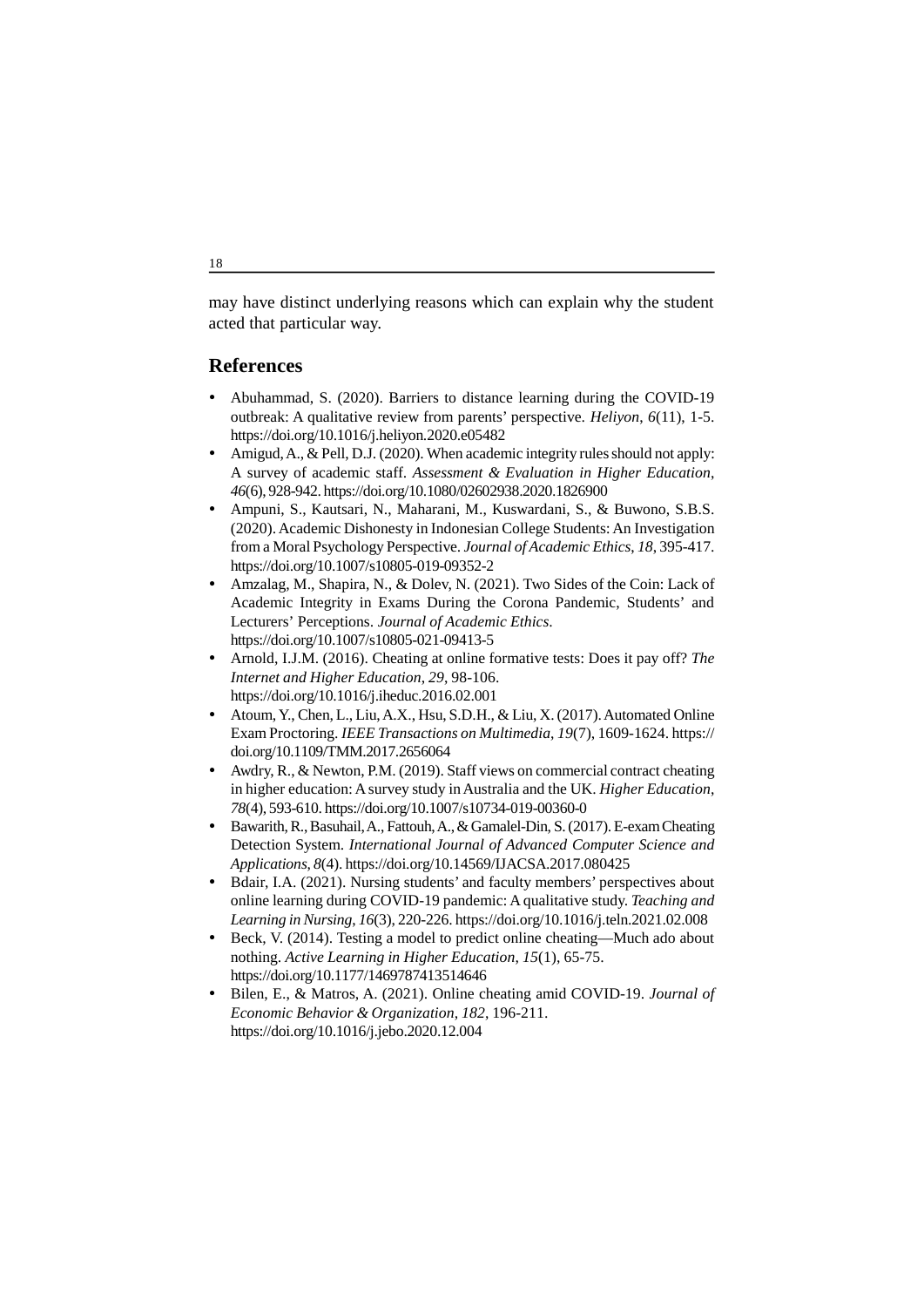- Bucciol, A., Cicognani, S., & Montinari, N. (2020). Cheating in university exams: The relevance of social factors. *International Review of Economics*, *67*, 319- 338. https://doi.org/10.1007/s12232-019-00343-8
- Butler-Henderson, K., & Crawford, J. (2020). A systematic review of online examinations: A pedagogical innovation for scalable authentication and integrity. *Computers & Education*, *159*. https://doi.org/10.1016/j.compedu.2020.104024
- Chirumamilla, A., Sindre, G., & Nguyen-Duc, A. (2020). Cheating in e-exams and paper exams: The perceptions of engineering students and teachers in Norway. *Assessment & Evaluation in Higher Education*, *45*(7), 940-957. https://doi.org/10.1080/02602938.2020.1719975
- Daffin Jr., L.W., & Jones, A.A. (2018). Comparing Student Performance on Proctored and Non-Proctored Exams in Online Psychology Courses. *Online Learning*, *22*(1). https://doi.org/10.24059/olj.v22i1.1079
- Darling-Aduana, J. (2021). Authenticity, engagement, and performance in online high school courses: Insights from micro-interactional data. *Computers & Education*, *167*. https://doi.org/10.1016/j.compedu.2021.104175
- Denney, V., Dixon, Z., Gupta, A., & Hulphers, E. (2021). Exploring the Perceived Spectrum of Plagiarism: A Case Study of Online Learning. *Journal of Academic Ethics*, *19*, 187-210. https://doi.org/10.1007/s10805-020-09364-3
- Ebohon, O., Obienu, A.C., Irabor, F., Amadin, F.I., & Omoregie, E.S. (2021). Evaluating the impact of COVID-19 pandemic lockdown on education in Nigeria: Insights from teachers and students on virtual/online learning. *Bulletin of the National Research Centre*, *45*(76), 1-11. https://doi.org/10.1186/s42269-021-00538-6
- Farland, M.Z., & Childs-Kean, L.M. (2021). Stop tempting your students to cheat. *Currents in Pharmacy Teaching and Learning*, *13*(6), 588-590. https://doi.org/10.1016/j.cptl.2021.01.035
- Fask, A., Englander, F., & Wang, Z. (2014). Do Online Exams Facilitate Cheating? An Experiment Designed to Separate Possible Cheating from the Effect of the Online Test Taking Environment. *Journal of Academic Ethics*, *12*(2), 101-112. https://doi.org/10.1007/s10805-014-9207-1
- Fontaine, S., Frenette, E., & Hébert, M.-H. (2020). Exam cheating among Quebec's preservice teachers: The influencing factors. *International Journal for Educational Integrity*, *16*(14). https://doi.org/10.1007/s40979-020-00062-6
- Golden, J., & Kohlbeck, M. (2020). Addressing cheating when using test bank questions in online Classes. *Journal of Accounting Education*, *52*. https://doi.org/10.1016/j.jaccedu.2020.100671
- Indi, C.S., Pritham, V., Acharya, V., & Prakasha, K. (2021). Detection of Malpractice in E-exams by Head Pose and Gaze Estimation.*International Journal of Emerging Technologies in Learning (IJET)*, *16*(8), 47. https://doi.org/10.3991/ijet.v16i08.15995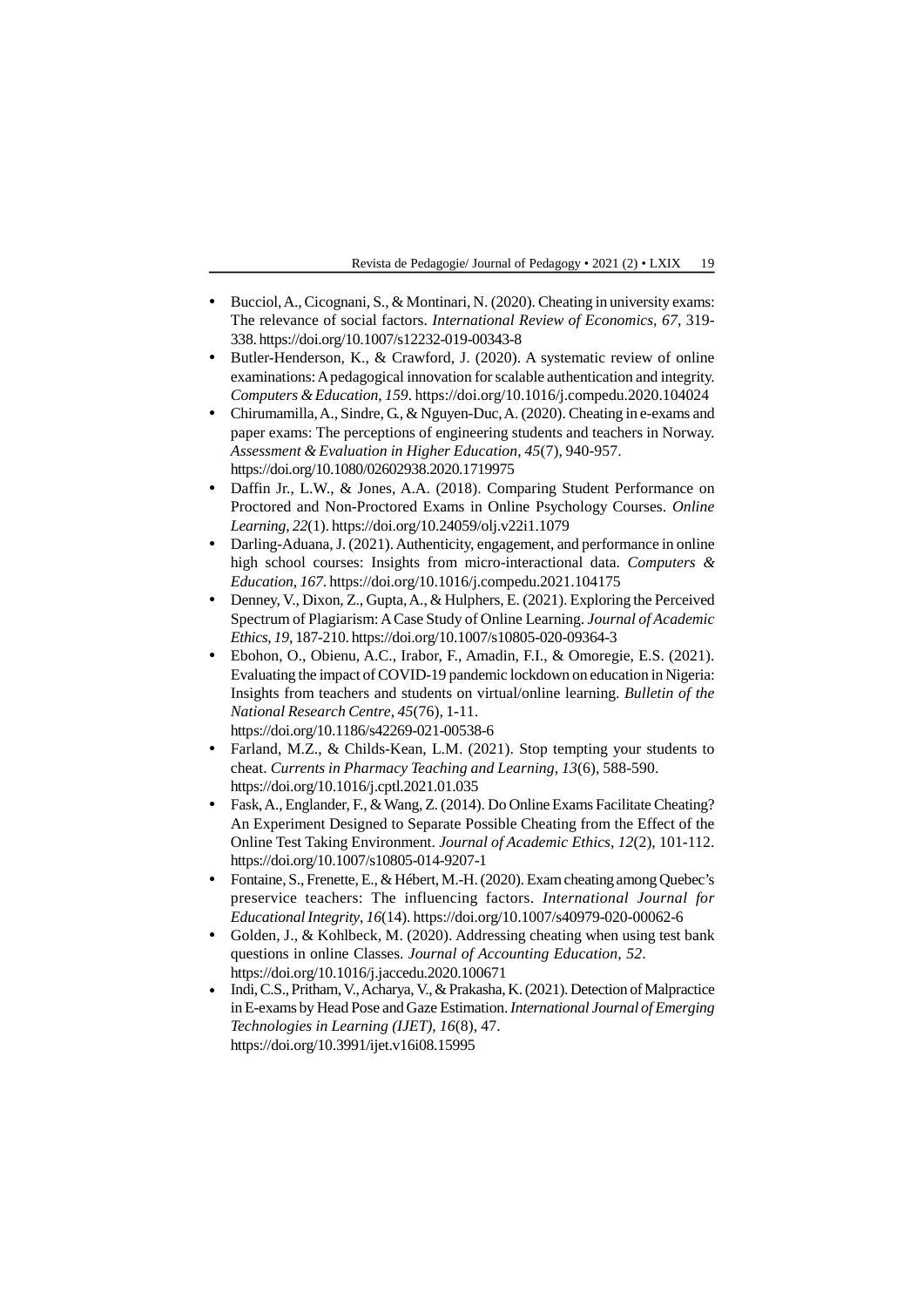- Kang, X., & Zhang, W. (2020). An experimental case study on forum-based online teaching to improve student's engagement and motivation in higher education. *Interactive Learning Environments*, 1-12. https://doi.org/10.1080/10494820.2020.1817758
- Krou, M.R., Fong, C.J., & Hoff, M.A. (2021). Achievement Motivation and Academic Dishonesty: A Meta-Analytic Investigation. *Educational Psychology Review*, *33*, 427-458. https://doi.org/10.1007/s10648-020-09557-7
- Lancaster, T., & Cotarlan, C. (2021). Contract cheating by STEM students through a file sharing website: A Covid-19 pandemic perspective. *International Journal for Educational Integrity*, *17*(3). https://doi.org/10.1007/s40979-021-00070-0
- Linden, K., & Gonzalez, P. (2021). Zoom invigilated exams: A protocol for rapid adoption to remote examinations. *British Journal of Educational Technology*, *52*(4), 1323-1337. https://doi.org/10.1111/bjet.13109
- Mellar, H., Peytcheva-Forsyth, R., Kocdar, S., Karadeniz, A., & Yovkova, B. (2018). Addressing cheating in e-assessment using student authentication and authorship checking systems: Teachers' perspectives. *International Journal for Educational Integrity*, *14*(2), 1-21. https://doi.org/10.1007/s40979-018-0025-x
- Ngqondi, T., Maoneke, P.B., & Mauwa, H. (2021). A secure online exams conceptual framework for South African universities. *Social Sciences & Humanities Open*, *3*(1). https://doi.org/10.1016/j.ssaho.2021.100132
- Nigam, A., Pasricha, R., Singh, T., & Churi, P. (2021). A Systematic Review on AIbased Proctoring Systems: Past, Present and Future. *Education and Information Technologies, 26*, 6421-6445. https://doi.org/10.1007/s10639-021-10597-x
- Pregowska, A., Masztalerz, K., Garliñska, M., & Osial, M. (2021). A Worldwide Journey through Distance Education—From the Post Office to Virtual, Augmented and Mixed Realities, and Education during the COVID-19 Pandemic. *Education Sciences*, *11*(3), 1-26. https://doi.org/10.3390/educsci11030118
- Reedy, A., Pfitzner, D., Rook, L., & Ellis, L. (2021). Responding to the COVID-19 emergency: Student and academic staff perceptions of academic integrity in the transition to online exams at three Australian universities. *International Journal for Educational Integrity*, *17*(9). https://doi.org/10.1007/s40979-021-00075-9
- Smith, C. (2012). *Ethical behaviour in the e-classroom. What the online student needs to know.* Chandos Publishing Ltd.
- Sullivan, D.P. (2016). An Integrated Approach to Preempt Cheating on Asynchronous, Objective, Online Assessments in Graduate Business Classes. *Online Learning*, *20*(3). https://doi.org/10.24059/olj.v20i3.650
- Turner, S.W.,  $\&$  Uludag, S. (2013). Student perceptions of cheating in online and traditional classes. *2013 IEEE Frontiers in Education Conference (FIE)*, 1131- 1137. https://doi.org/10.1109/FIE.2013.6685007